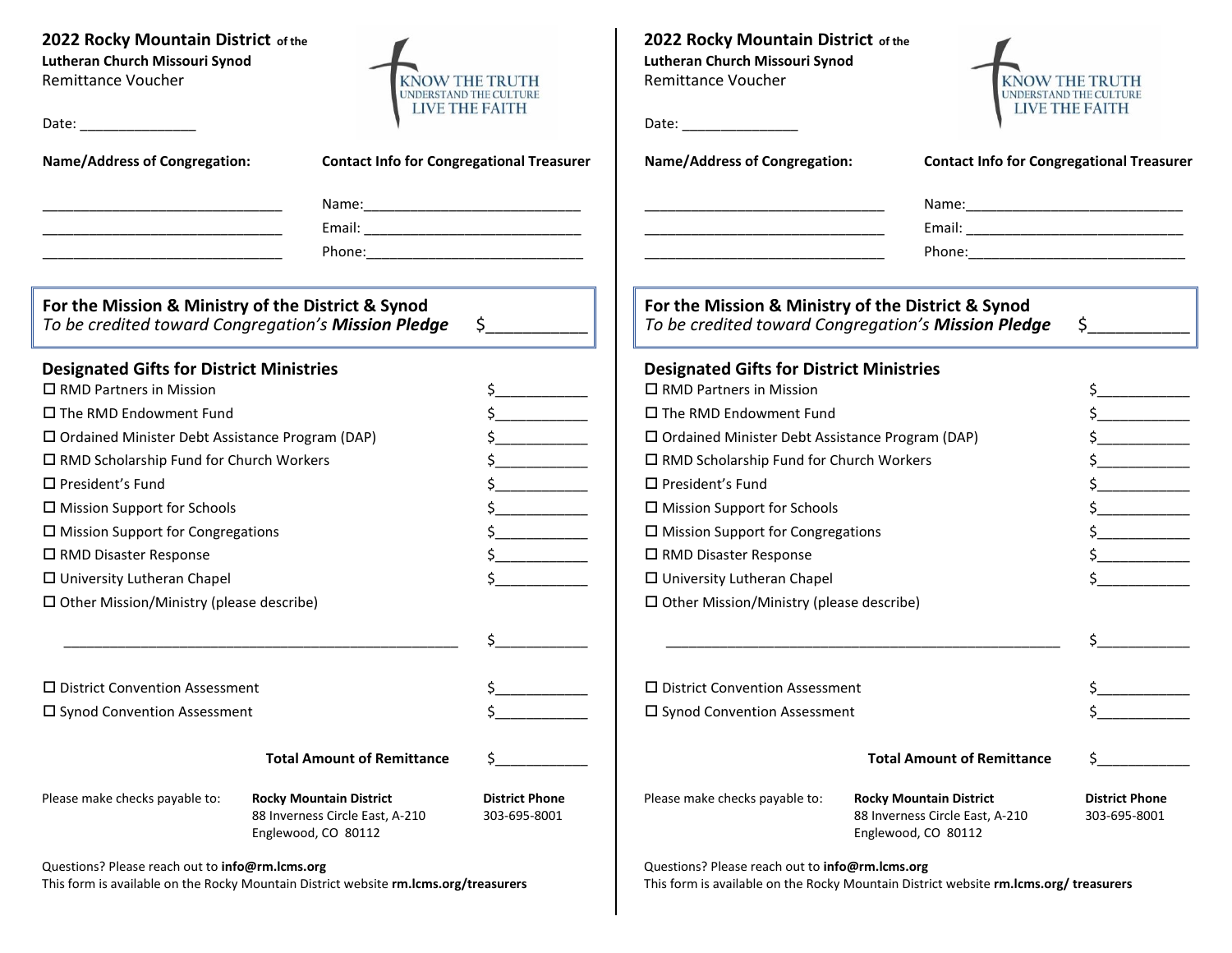# **Frequently Asked Questions About the Rocky Mountain District Church Remittance Voucher**

# **Where can I find the latest version of the RMD Voucher online?**

You can download the document from [rm.lcms.org/treasurers](https://rmdlcms-my.sharepoint.com/personal/marla_gregory_rmdlcms_onmicrosoft_com/Documents/ACCOUNTING/Remittance%20Voucher%20Forms/Church%20Remittance%20Vouchers/rm.lcms.org/treasurers)

# **Do I have to use the RMD Voucher?**

The use of the RMD Voucher is not required; however, many congregations find it useful for specifying the use of their contributions and gifts.

# **What format is the voucher?**

The RMD Voucher is available as a PDF file and as a Microsoft Word file.

# **What size is the voucher?**

The RMD Voucher is available in full page size for those who prefer a little more room or a larger font. The RMD Voucher is also available in ½ page size (2 per page) for those who prefer to use less paper.

# **If our church is specifying multiple gifts, can we put the total amount in one check?**

Certainly! Whatever works for your congregation works for us at the district. Be sure to include how much goes to which ministry.

# **How can I learn more about the Designated Gifts for District Ministries?**

Go to [rm.lcms.org/gifts](https://rmdlcms-my.sharepoint.com/personal/marla_gregory_rmdlcms_onmicrosoft_com/Documents/ACCOUNTING/Remittance%20Voucher%20Forms/Church%20Remittance%20Vouchers/rm.lcms.org/gifts) to learn about the district's different ministries. If you don't find what you need there, always feel free to send your questions to [info@rm.lcms.org](mailto:info@rm.lcms.org?subject=Question%20About%20Designated%20Gifts)

# **Our church has contributed to other ministries in the past, but I do not see it listed on the voucher. How can I ensure my church's donations get to the correct place?**

The last check box on the list allows for flexibility in sending a gift for a particular mission. The district financial office also works with LCMS at the national synod level to direct funds to the appropriate programs.

# **Still have questions?**

Please feel free to email [info@rm.lcms.org](mailto:info@rm.lcms.org?subject=Question%20About%20RMD%20Voucher) or call the RMD office at 303-695-8001.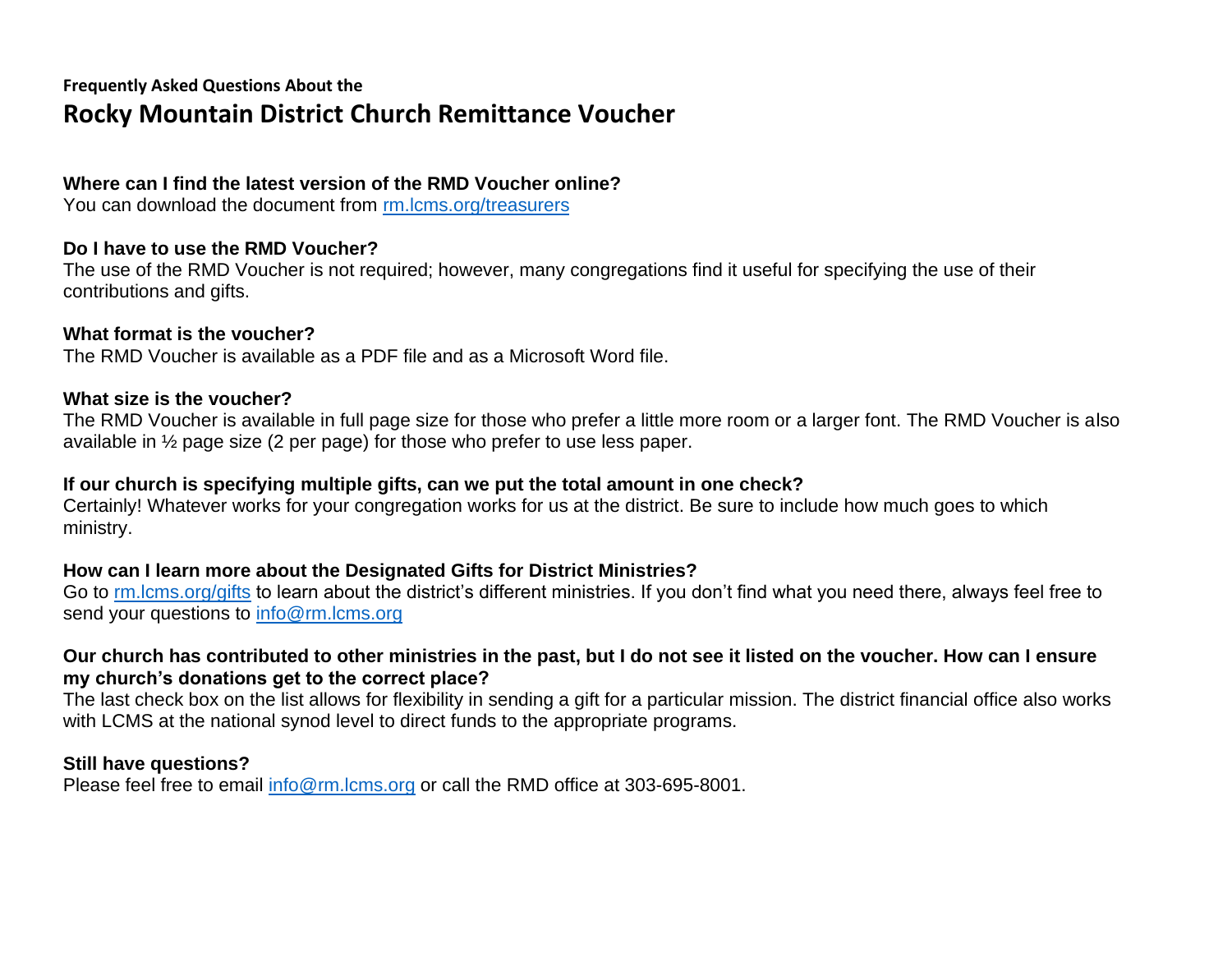# **Frequently Asked Questions About the Designated Gifts for District Ministries**

## **RMD Partners in Mission**

The fund provides individuals and congregations an opportunity to support the annual mission and ministry of the District *over and above regular offerings and pledges*. These special gifts serve to cover any giving gap between offerings and budget needs. Gifts are used solely for the annual mission and ministry work of the District for carrying out its Focus: *Know the Truth, Understand the Culture, Live the Faith.*

## **The RMD Endowment Fund**

The fund provides an orderly way to manage gifts from contributions, bequests, and property sales (restricted and unrestricted). Only the interest from the endowment, or no more than 4% of the principal, would be utilized each year for mission work within the District. Additionally, funds could be utilized to help District congregations develop a renewed focus for ministry as a preventive measure against Gospel Gaps.

## **Ordained Minister Debt Assistance Program (DAP)**

The program provides annual grants to ministers who have school debt. The program is funded by a designated endowment and LCEF investments, along with generous contributions from churches and members.

## **RMD Scholarship Fund for Church Workers**

The fund is used to provide scholarships to students in the seminary as well as those who are studying within the Concordia University with the intention of becoming future church workers.

## **President's Fund**

The Rocky Mountain District has established a church worker and congregation assistance fund. The purpose of this fund, at the discretion of the District President, is to aid church workers in personal or professional matters where the congregation is unable to support that worker. Additionally, the fund is used for congregations in support of their health in matters of church unity, reconciliation, or other ecclesiastical matters where the congregation is unable to financially support such endeavors.

## **Mission Support for Congregations**

The fund is used to provide support for Lutheran Churches within the Rocky Mountain District.